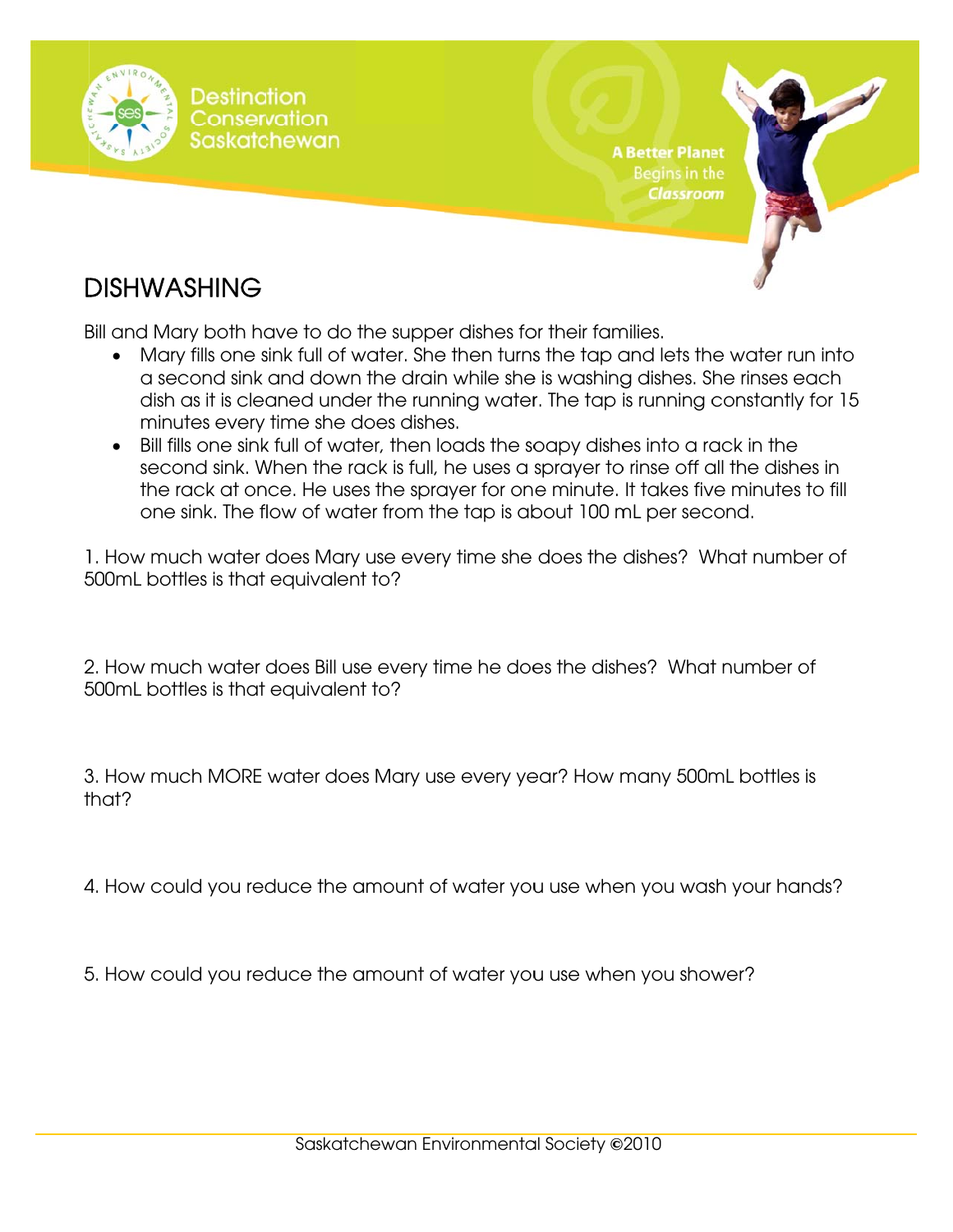

**A Better Planet** 

#### **MATH ACTIVITY TOOTH BRUSHING**

Bill is trying to use less water in the activities he does every day. Mary does not worry about it because she does not think it makes a difference. For the problem below, calculate how much more water Mary uses each time she brushes her teeth.

Bill wets his toothbrush, then turns the water off until he needs to rinse his toothbrush and his mouth. The water is running for about five seconds. Mary leaves the water running for the whole time she is brushing her teeth, for about one minute. Water flows from the bathroom taps at about the rate of 100 milliliters (mL) per second. They each brush their teeth after every meal, or three times per day.

1. What volume of water does Bill use every time he brushes his teeth? How much is that per day? What number of 500mL bottles would this be equivalent to?

2. What volume of water does Mary use every time she brushes her teeth? How much per day? What number of 500mL bottles would this be equivalent to?

3. How much more water does Mary use per year? How many 500mL bottles does that make?



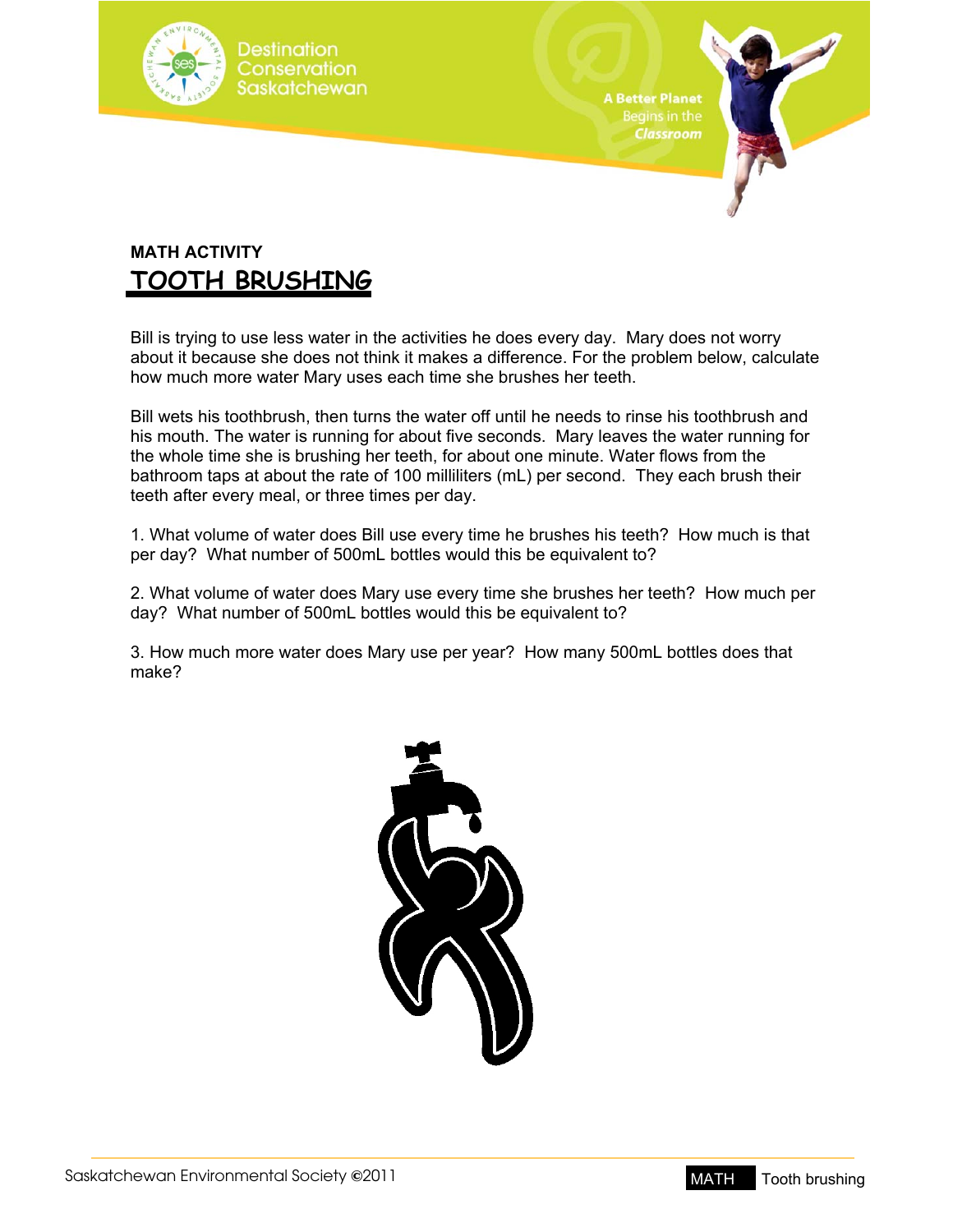

### **Multi Grade Variations on Math Activity Tooth Brushing**

| $K - Grade 3$                                                                                                                                                                                                                                                                                                                                                                                                                                                | Grade 4-6                                                                                                                                                                                                                                                                                                                                                                                                                                                                                                                                                                          | Grade 7-8                                                                                                                                                                                                                                                                                                                                                                                                                                                                                                                                                                                              |
|--------------------------------------------------------------------------------------------------------------------------------------------------------------------------------------------------------------------------------------------------------------------------------------------------------------------------------------------------------------------------------------------------------------------------------------------------------------|------------------------------------------------------------------------------------------------------------------------------------------------------------------------------------------------------------------------------------------------------------------------------------------------------------------------------------------------------------------------------------------------------------------------------------------------------------------------------------------------------------------------------------------------------------------------------------|--------------------------------------------------------------------------------------------------------------------------------------------------------------------------------------------------------------------------------------------------------------------------------------------------------------------------------------------------------------------------------------------------------------------------------------------------------------------------------------------------------------------------------------------------------------------------------------------------------|
| Demonstration, measuring.                                                                                                                                                                                                                                                                                                                                                                                                                                    | 3 approaches:<br>using a calculator<br>paper calculation<br>mental math                                                                                                                                                                                                                                                                                                                                                                                                                                                                                                            | Same as for grades 4-6. Increase calculations.                                                                                                                                                                                                                                                                                                                                                                                                                                                                                                                                                         |
| Plug two sinks that are side by<br>$\bullet$<br>side.<br>Sink 1- child pretends to be<br>٠<br>Bill brushing teeth. As water runs,<br>children count to 5 (1000,<br>$2000$ ).<br>Sink $2$ – child pretends to be<br>Mary. As water runs, use timer or<br>count to $60$ .<br>Compare the amount of water<br>in each sink: which method uses<br>more water? Which way would<br>you choose to save water?<br>Remove and measure the wa-<br>ter in the two sinks. | The problem: for Bill<br>100mL/sec x 5 sec= total amount of<br>water used.<br>$100 \times 5 = 500$ mL<br>The problem: for Mary<br>100mL/sec x 1min= total amount of<br>water used.<br>100mL/sec $x$ 60 sec=<br>$\bullet$<br>$100 \times 60 = 6000$ mL<br>Changing mL to L:<br>There are 1000mL in a L:<br>Bill uses half a litre.<br>Mary uses 6 litres.<br>Note: When we do this activity we use<br>500mL water bottles to show how much<br>water each uses. i.e. Bill uses the equiva-<br>lent of one bottle of water and Mary uses<br>12 bottles of water each time they brush. | Calculate the problem as in gr. 4-6.<br>Add calculations for per day use and per year<br>use. For Bill:<br>.5Lx $3=1.5$ L/day<br>$1.5 \times 365 = 547.5$ L/yr<br>For Mary:<br>$6Lx$ 3=18L/day<br>18Lx 365=6570L/yr<br>How much more does Mary use?<br>6570-547.5=6022.5<br>Note: When we do this activity, we may look<br>at the 20L water jugs or 2L pop bottles and<br>estimate how many of those each is using per<br>year.<br>Calculate the utility cost of the water each is<br>using per year:<br>Tap water is $\leq 1 \notin$ (approx .2) per litre. For<br>Bill:<br>547.5x.2=109.5¢ or \$1.10 |
|                                                                                                                                                                                                                                                                                                                                                                                                                                                              |                                                                                                                                                                                                                                                                                                                                                                                                                                                                                                                                                                                    | For Mary:<br>6570x .2=1314¢ or \$13.14                                                                                                                                                                                                                                                                                                                                                                                                                                                                                                                                                                 |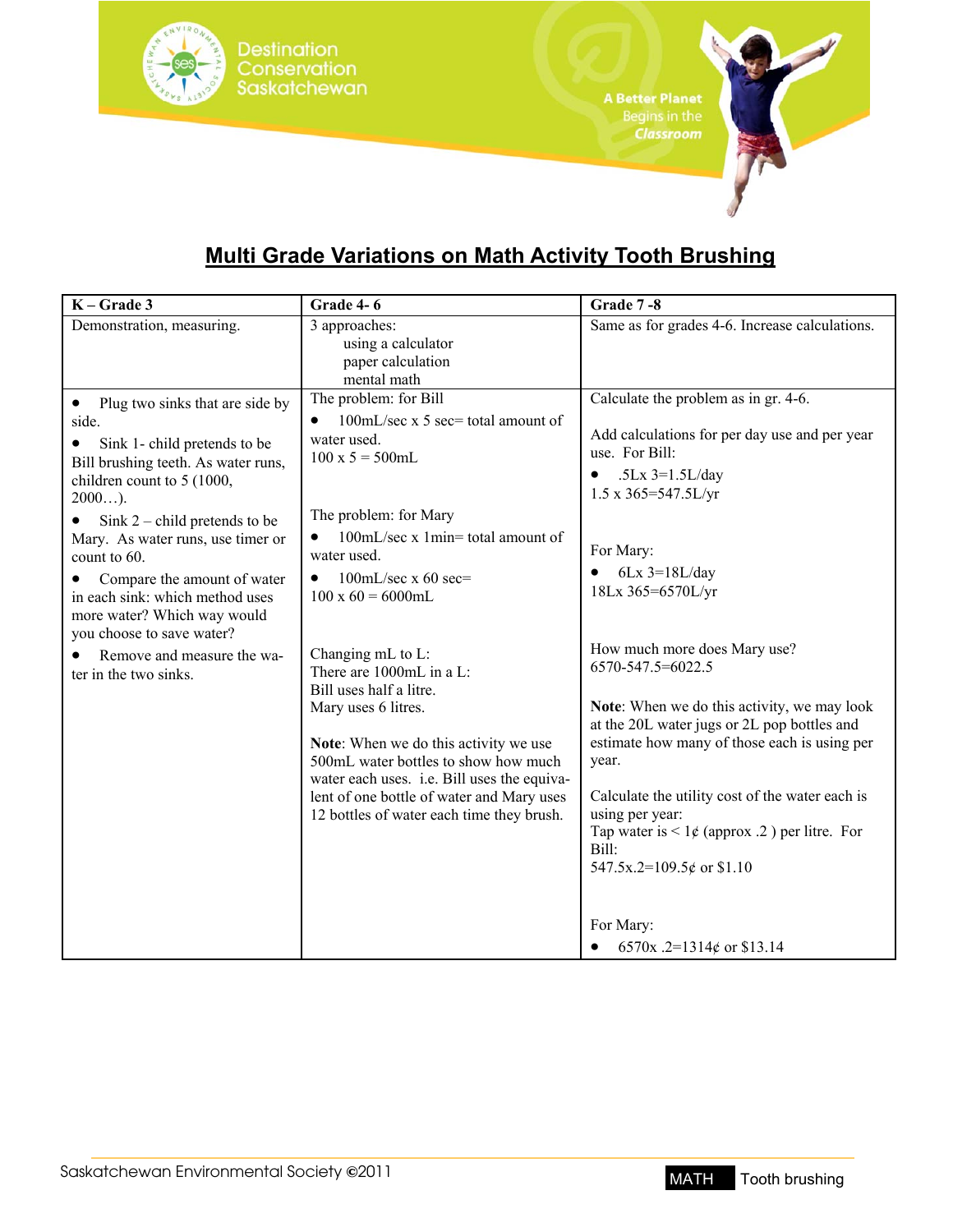

**A Better Planet** Classroom

### **Tap Water vs Bottled Water**

| <b>Tap Water</b>                                                  | <b>Bottled Water</b>                                    |  |
|-------------------------------------------------------------------|---------------------------------------------------------|--|
| Cost:                                                             | Cost:                                                   |  |
| \$0.0016/litre                                                    | (Co-op gold, purchased at Co-op)                        |  |
| \$0,007 for 4 litres                                              | \$3.69 for 12-500ml bottles                             |  |
|                                                                   | \$0.31/bottle                                           |  |
|                                                                   | \$0.62/litre                                            |  |
|                                                                   | \$2.46 for 4 litres                                     |  |
| (March 2011)                                                      | (March 2011)                                            |  |
| <b>Testing Requirement:</b>                                       | <b>Testing Requirement:</b>                             |  |
| At least daily                                                    | At least weekly                                         |  |
| <b>Embodied Energy/ Footprint:</b>                                | <b>Embodied Energy/ Footprint:</b>                      |  |
| Water collected from River at<br>Saskatoon, treated at Saskatoon, | Water collected from Kawkawa<br>Spring, BC.             |  |
| pumped to homes and businesses.                                   | Water treated where?                                    |  |
|                                                                   | Plastic bottle (made from<br>petroleum) produced where? |  |
|                                                                   | Bottled water shipped to Saskatoon.                     |  |
|                                                                   | Empty bottle recycled or landfilled.                    |  |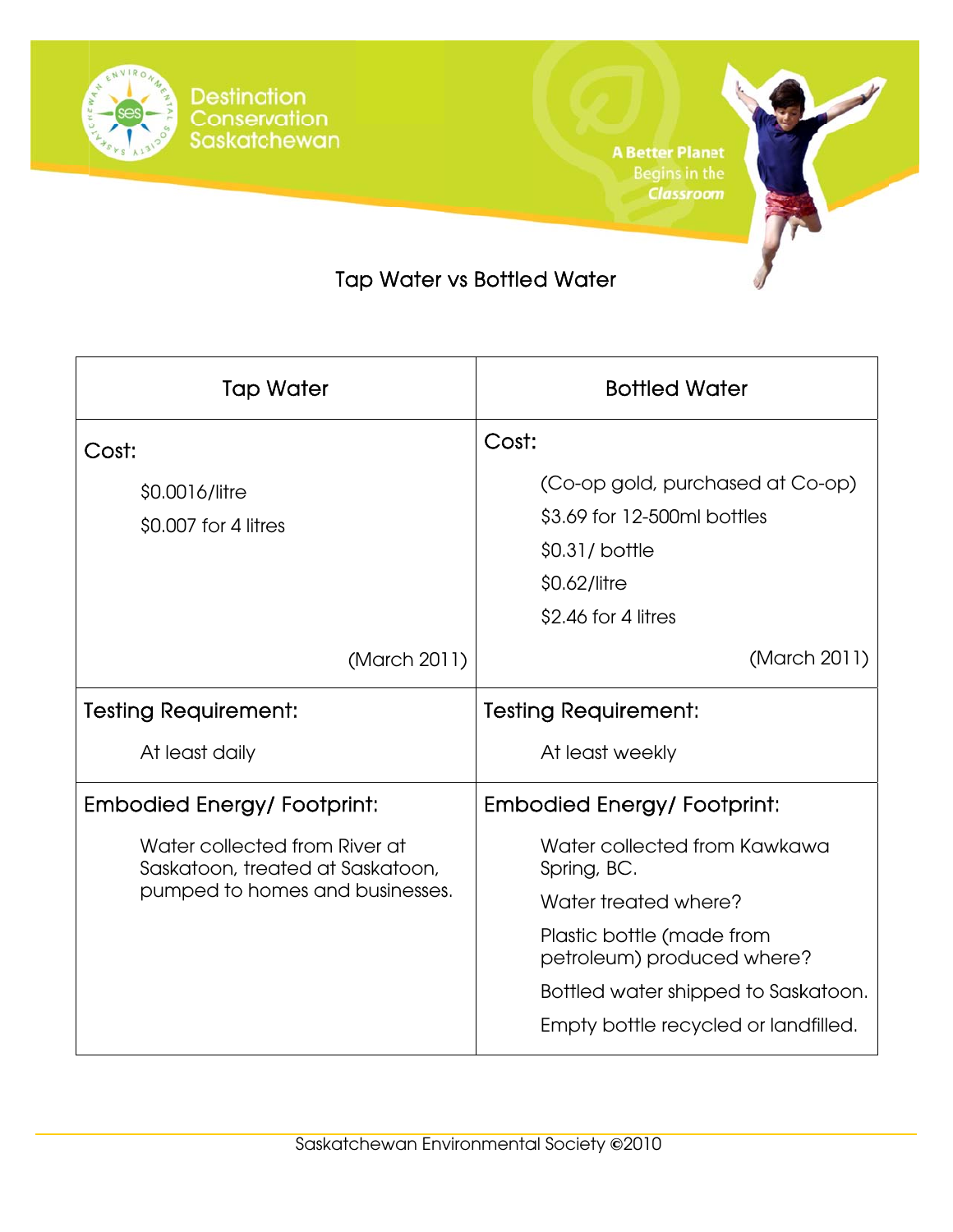

# Earth's Fresh Water

- The two litre pop bottle represents all of the water on earth.
- The bottle cap filled with water represents the amount of FRESH water on earth.
- A few drops of water from the bottle cap represents how much water is AVAILABLE for human use.